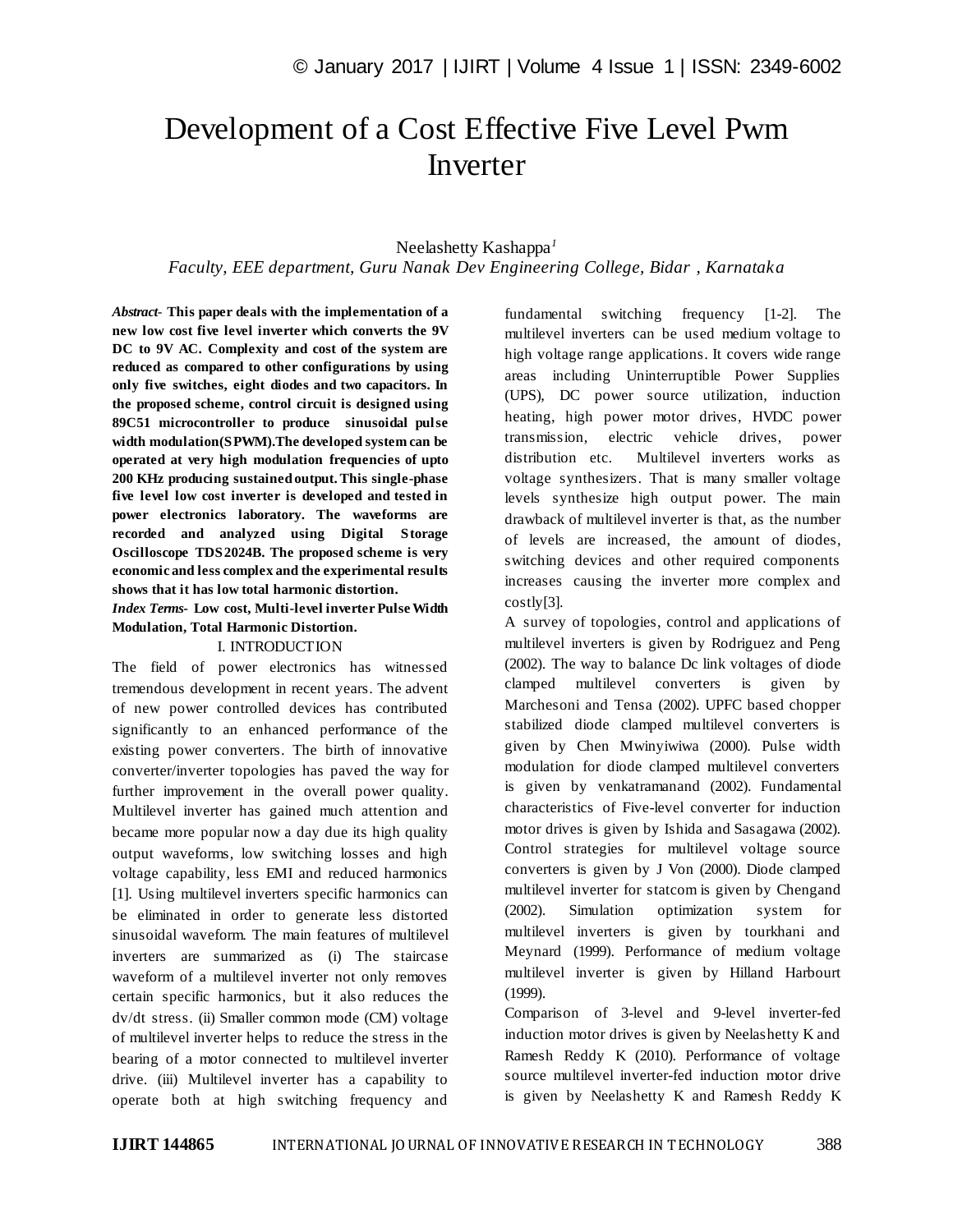(2011). Investigations on 7-level and 9-level inverterfed induction motor drives is given by Neelashetty K and Ramesh Reddy K (2011). Literature survey does not deal with cost, complexity as well as the Total Harmonic Distortion (THD) of a multi level inverter. Therefore this work is taken up and it deals with the implementation of a low cost pulse width modulation voltage source five level inverter.

## II. IMPLEMENTATION OF FIVE-LEVEL

# INVERTER

## *A Total harmonic distortion*

The Total Harmonic Distortion (THD) is a measure of amount of harmonic distortion present. It is defined as the ratio of sum of the power of all harmonic components to the power of fundamental frequency. In other words total harmonic distortion is the measurement of extent of that distortion.

Total harmonic distortion for the power signal can be expressed as follows

 THD= 1  $P_2 + P_3 + P_4 + ...$ *P*  $\sum P_2 + P_3 + P_4 + ... + P_n$ 

Total harmonic distortion for the voltage signal can be expressed as follows

(1)

(2)

(3)

(4)

$$
\frac{\sum V_2^2 + V_3^2 + V_4^2 + \dots + V_n^2}{V_1^2}
$$

THD=

THD=

Where,  $V_n$  means RMS voltage of  $n<sup>th</sup>$  harmonic,  $V_1$  is the voltage at the fundamental frequency.

The simplified approach for the THD is given by

$$
\frac{V_{RMS}^2 - V_1^2}{V_1^2}
$$

 Many times amplitude ratio is taken into consideration for the measurement of total harmonic distortion and is given by

$$
\frac{\sqrt{V_2^2 + V_3^2 + V_4^2 + \dots + V_n^2}}{V_1^2}
$$

This latter definition is the one commonly used in audio distortion specification.

Choosing appropriate conducting angles for the Hbridges can eliminate a specific harmonic in the output waveform (Rashid, 2004). The required conduction angles can be calculated by analyzing the output phase voltage of cascaded inverter assuming that four H-bridges have been used. The output voltage V<sub>ao</sub> can be given as

 $V_{ao} = V_{a1} + V_{a2} + V_{a3} + V_{a4} + V_{a5}$  (5)

Since the wave is symmetrical along the x-axis, both Fourier coefficients  $A_0$  and  $A_n$  are zero. Just the analysis of  $B_n$  is required. It is given as; analysis of  $B_n$  is required. It is given as;

$$
B_n = \{ [4V_{dc}]/n\pi \} \left[ \sum_{i=1}^{\infty} 1 \text{ Cos } (n\alpha_1) \right]
$$

j=Number of DC sources.

n=Odd harmonic order.

Therefore, to choose the conducting angle of each Hbridge precisely, it is necessary to select the harmonics with certain amplitude and order, which needs to be eliminated. To eliminate 5th, 7th, and 11th harmonics and to provide the peak fundamental of the phase voltage equal to 80 percent of its maximum value, it needs to solve the following equation with modulation index M=0.8

Cos  $5\alpha_1$  + Cos  $5\alpha_2$  + Cos  $5\alpha_3$  + Cos  $5\alpha_4$  = 0 Cos  $7\alpha_1$  + Cos  $7\alpha_2$  + Cos $7\alpha_3$  + Cos $7\alpha_4$ =0  $\cos 11\alpha_1 + \cos 11\alpha_2 + \cos 11\alpha_3 +$ Cos  $11\alpha_4 = 0$  $\cos\alpha_1 + \cos\alpha_2 + \cos\alpha_3 + \cos\alpha_4 = 0.8*4$ 

In this case, one of the very efficiently used control strategies is the space vector based control, which can be implemented using digital signal processor.

## *B System Overview*

The block representation of multilevel inverter is shown in figure1. It consists of a 9V battery, five level H-bride inverter, step-down transformer, control circuit and load. The elementary components of singe-phase multilevel inverter are MOSFETs, diodes and capacitors. A 9V DC source is given to the Hbridge multilevel inverter through two capacitors. These two capacitors functions as voltage dividers. The control circuit mainly consists of 89C51 microcontroller and optoisolator. The control circuit not only controls the system, but can also generate the pulse width modulation (PWM) signals. The most efficient method of controlling the output voltage is to incorporate the PWM signals within the inverter. These PWM signals are given to the gate of each MOSFET through the gate drive circuit. The switching of the MOSFETs is controlled by the PWM signals. This switching results the ac output voltage. This output voltage is synthesized by different small voltage levels to get a very high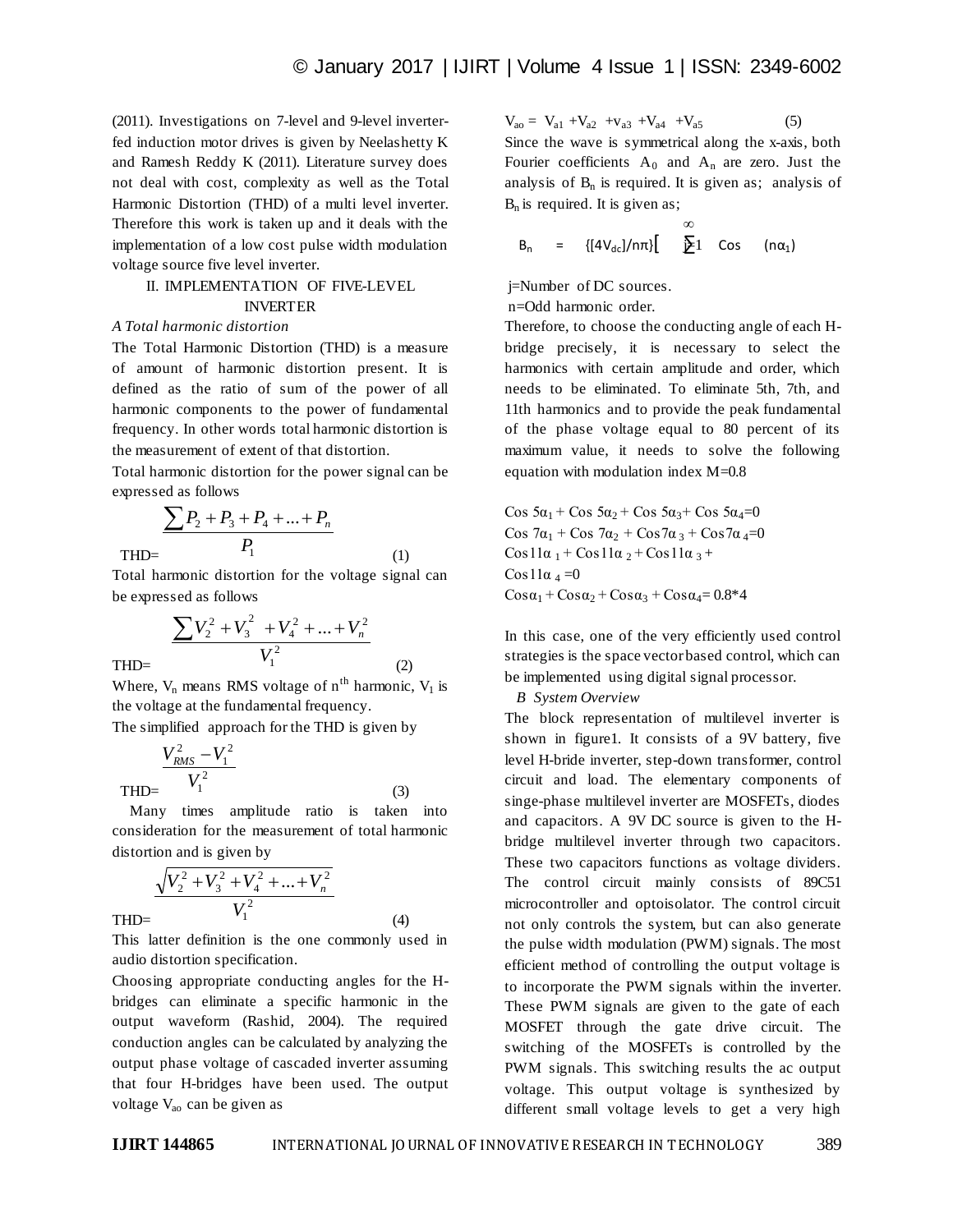quality staircase output waveform. This waveform has reduced harmonic and switching losses. This high quality output voltage can be used to drive the load. The inverter has the ability to drive both resistive as well as inductive loads. Hence the proposed scheme can be used to control the induction motor. The main advantage of this proposed scheme is that, it can also be used for three phase applications. As all electronic circuits works with low DC voltage a power supply unit is required to provide the appropriate voltage supply for their proper functioning. This power supply unit consists of transformer, rectifier, filter and regulator. AC voltage of typically 230V RMS is connected to a transformer which steps down the voltage to the desired AC voltage. The diode rectifier provides the full wave rectified voltage that is initially filtered by a simple capacitor filter to produce a DC voltage. This resulting DC voltage usually has some ripple or AC voltage variation. A regulator circuit can use this DC input to provide DC voltage that not only has much less ripple voltage but also remains at the same DC value, even when the input DC voltage varies somewhat or the load connected to the output DC voltage changes.

III. POWER AND CONTROL CIRCUIT DESIGN The power circuit is designed using MOSFETs, capacitors and diodes. Single-phase H-bride topology is used in this work. The biggest advantage of this proposed scheme is that, the components used in the design are very less compared to other topologies. This topology achieves nearly 40% reduction in the components. This reduces the complexity and cost of the system. Hence it can be efficiently used for the medium power applications. The control circuit is designed using ATMEL 89C51 microcontroller. The microcontroller is programmed using C language. A Keil C is used as integrated development environment for developing the required embedded system. The control circuit is mainly responsible for generating the pulse width modulation (PWM) signals given to gate of each MOSFET through separate optoisolator and gate drive circuit. These PWM signals controls the turning on and off of the MOSFETs. A dead time of 2 microseconds is given between turning on and off of MOSFETs and vice versa. In this proposed scheme a duty cycle of 50% is used.



*Fig 1: Block diagram of complete proposed system*

#### IV. EXPERIMENTAL RESULTS

A new low cost H-bridge multilevel inverter is developed and tested in power electronics laboratory. The various waveforms are analyzed and recorded using digital storage oscilloscope. The experimental waveforms for the output current of the 5-level is shown in fig 2 and the corresponding FFT spectrum is shown in fig 3. From the spectrum it can be seen that the THD in the 5-level inverter is 7.09 percent. The output waveform of 5-level inverter is staircase in its nature and has very high quality. The proposed H-bridge five level inverter converts 9V DC to 9V AC with reduced cost, less complexity and has low THD compared to a conventional voltage source inverter fed adjustable speed drives. The photograph of the top view of the hardwired system is shown in fig 4.



*Fig 2. Experimental waveforms for stator current of a 5-level inverter output*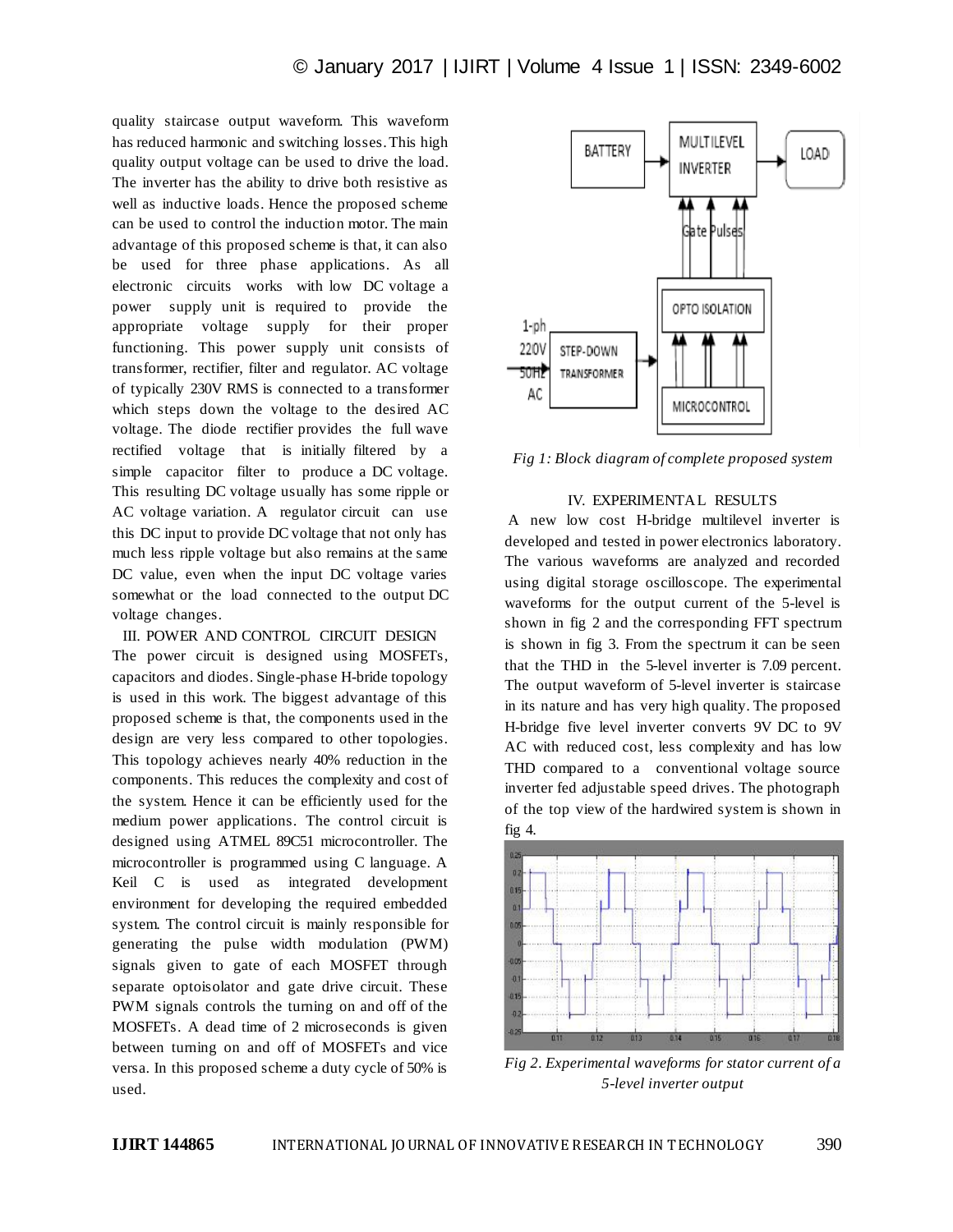

*Fig 3. FFT spectrum for stator current of a 5-level inverter output*



*Fig 4. The photograph of hardwired system* V. CONCLUSION

A laboratory prototype of H-bridge five level inverter is developed. The proposed topology has successfully converted 9V DC to 9V AC with reduced cost, less complexity and low THD. The experimental results of 5-level inverter system are compared with the 3 level inverter system. It is observed that the total harmonic distortion produced by 5-level inverter system is less than that of a 3-level voltage source inverter system. The THD is reduced by 5 percent. Therefore the heating due to 5-level inverter system is less than the 3-level inverter system. The proposed system is economic, efficient and reliable and can be used for medium as well as high power applications. The experimental waveforms and the FFT spectrums are presented. The hardware module is implemented using embedded controller.

## REFERENCES

[1] J. Rodriguez, J.S. Lai, and F. Z. Peng "Multilevel inverter: a survey of topologies, controls, and applications," IEEE Trans. on Ind. Electronics, vol.49 no.4, pp.724–738, Aug 2002.

- [2] M. Marchesoni and P. Tensa, "Diode-clamped multi level converters: a practicable way to balance DC-link voltages," IEEE Transactions on Industrial Electronics, vol 49, no.4, pp 752– 765, Aug 2002.
- [3] Y. Chen, B. Mwinyiwiwa, Z. Wolanski, and B.- T.Ooi, "Unified Power Flow Controller (UPFC) based on chopper stabilized diode clamped multi level converters", IEEE Trans. on Power Electronics. vol 15, no.2, pp. 258–267, Mar.2000.
- [4] G. Venkataramananand, A.Bendre, "Reciprocitytranspositions based sinusoidal pulse width modulation for diode clamped multi level converters" IEEE Trans. on Ind. Electronics, vol 49, no.5, pp1035 -1047, Oct 2002.
- [5] T. Ishida, K. Matsuse, K. Sasagawa, and L. Huang, "Fundamental Characteristics of a Five-Level Double Converter for Induction Motor Drives" IEEE transac on industrial electronics, vol 49, no.4, pp.775–782, Aug 2002.
- [6] J.von, Blohand R.W. DeDoncker, "Control Strategies for Multilevel Voltage Source Converter for Medium Voltage DC Transmission Systems" in Proceedings of 26th Annual Conf. IEEE Industrial Electronics, Oct 2000, vol.2, pp.1358–1364.
- [7] Y. Chengand, M. L. Crow, "A Diode-Clamped Multi-Level Inverter for the Statcom/BESS" in Proc. IEEE PES Winter Meeting, Jan 2002, vol 1, pp 470–475.
- [8] F. Tourkhani, P. Viarouge and T. A. Meynard, "A simulation optimization system for the optical design of a multilevel inverter" IEEE Transactions on Power Electronics, vol.14, no.6, pp. 1037–1045, Nov.1999.
- [9] W. A. Hilland C. D. Harbourt, "Performance of medium voltage multi level inverters," in Conf Rec. IEEE-Oct1999, pp.1186–1192.
- [10] Neelashetty k and Ramesh Reddy K, "Comparison of 3-level and 9-level Inverter-fed Induction motor Drives," in Research Journal of Applied Sciences, Engineering and Technology. Vol 3, no. 2, pp 123-131, 2011.
- [11] Neelashetty k and Ramesh Reddy k, "Performance of Voltage Source Multilevel Inverter-fed Induction Motor Drives," in International Journal of Asian Research